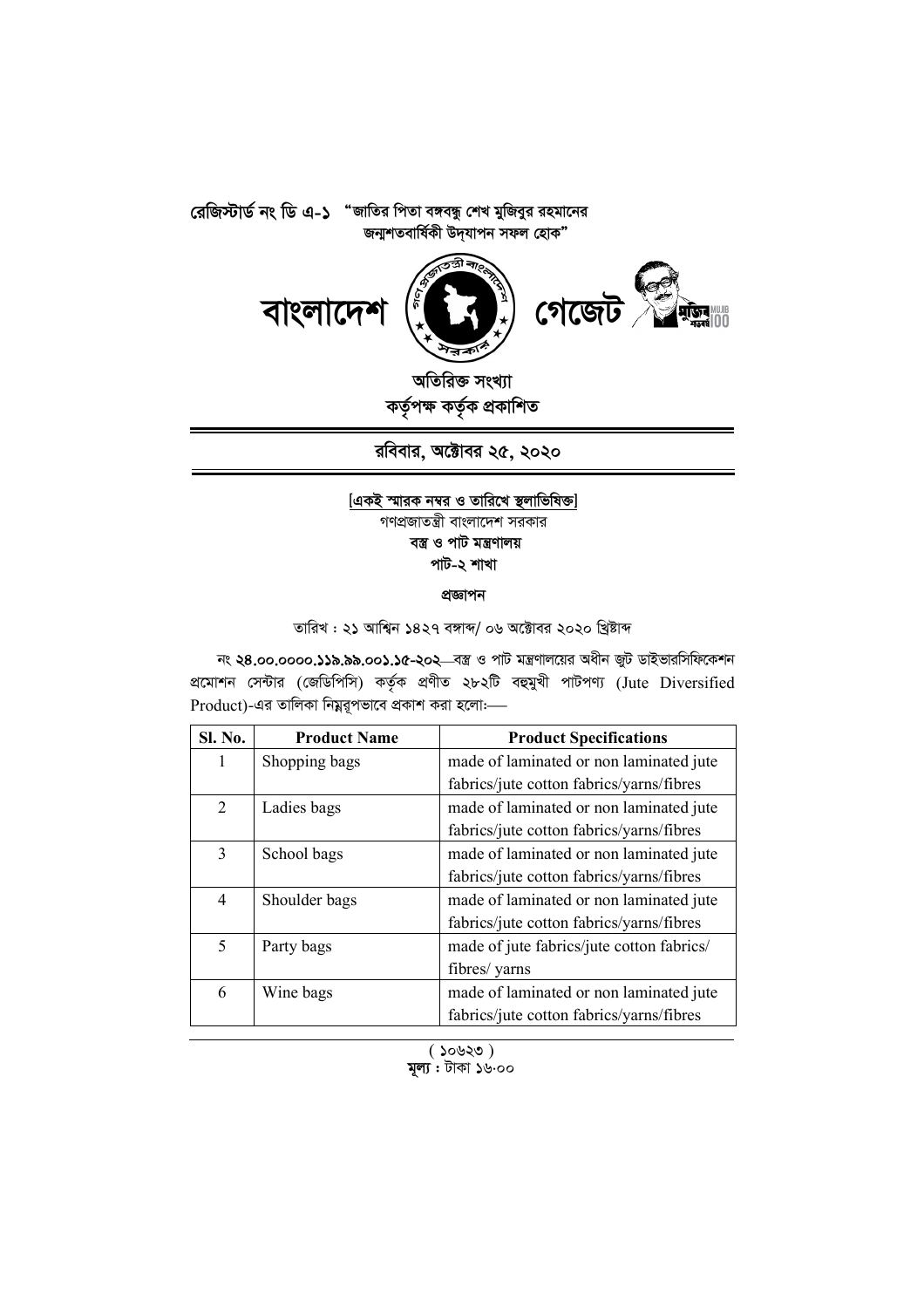| Sl. No. | <b>Product Name</b>   | <b>Product Specifications</b>                                                       |
|---------|-----------------------|-------------------------------------------------------------------------------------|
| 7       | Water carry bags      | made of laminated or non laminated jute                                             |
|         |                       | fabrics/jute cotton fabrics/yarns/fibres                                            |
| 8       | Lunch carry bags      | made of laminated or non laminated jute                                             |
|         |                       | fabrics/jute cotton fabrics/yarns/fibres                                            |
| 9       | Laptop bags           | made of jute fabrics/jute cotton fabrics/                                           |
|         |                       | fibres/ yarns                                                                       |
| 10      | Tote bags             | made of jute fabrics/jute cotton fabrics/                                           |
|         |                       | fibres/ yarns                                                                       |
| 11      | Purses                | made of jute fabrics/jute cotton fabrics/                                           |
|         |                       | fibres/ yarns                                                                       |
| 12      | Batua bags            | made of jute fabrics/jute cotton fabrics/                                           |
|         |                       | fibres/ yarns                                                                       |
| 13      | <b>Coin Purses</b>    | made of jute fabrics/jute cotton fabrics/                                           |
|         |                       | fibres/ yarns                                                                       |
| 14      | <b>Executive</b> bags | made of laminated or non laminated jute                                             |
|         |                       | fabrics/jute cotton fabrics/yarns/fibres                                            |
| 15      | Office bags           | made of laminated or non laminated jute                                             |
|         |                       | fabrics/jute cotton fabrics/yarns/fibres                                            |
| 16      | Travel bags           | made of laminated or non laminated jute                                             |
|         |                       | fabrics/jute cotton fabrics/yarns/fibres                                            |
| 17      | <b>Briefcases</b>     | made of laminated or non laminated jute                                             |
|         |                       | fabrics/jute cotton fabrics/yarns/fibres                                            |
| 18      | <b>Suitcases</b>      | made of laminated or non laminated jute                                             |
|         |                       | fabrics/jute cotton fabrics/yarns/fibres                                            |
| 19      | Mobile bags           | made of laminated or non laminated jute                                             |
| 20      |                       | fabrics/jute cotton fabrics/yarns/fibres                                            |
|         | Seminar bags          | made of laminated or non laminated jute<br>fabrics/jute cotton fabrics/yarns/fibres |
| 21      | Grocery bags          | made of laminated or non laminated jute                                             |
|         |                       | fabrics/jute cotton fabrics/yarns/fibres                                            |
| 22      | Money bags            | made of laminated or non laminated jute                                             |
|         |                       | fabrics/jute cotton fabrics/yarns/fibres                                            |
| 23      | Laundry bags          | made of laminated or non laminated jute                                             |
|         |                       | fabrics/jute cotton fabrics/yarns/fibres                                            |
| 24      | Back packs            | made of jute fabrics/jute cotton fabrics/                                           |
|         |                       | fibres/ yarns                                                                       |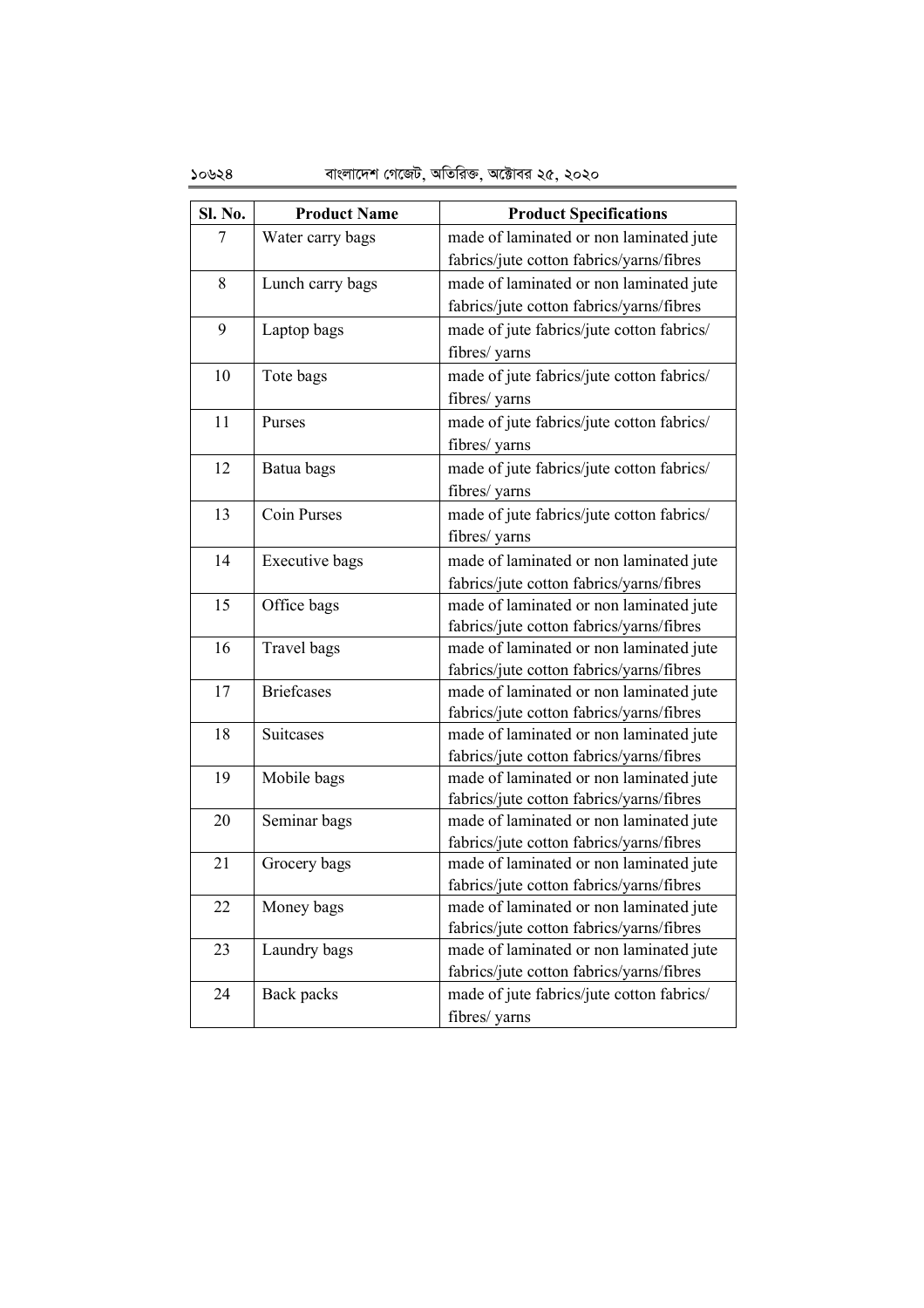| Sl. No. | <b>Product Name</b>   | <b>Product Specifications</b>                |
|---------|-----------------------|----------------------------------------------|
| 25      | Baby bags             | made of laminated or non laminated jute      |
|         |                       | fabrics/jute cotton fabrics/yarns/fibres     |
| 26      | Garden bags           | made of laminated or non laminated jute      |
|         |                       | fabrics/jute cotton fabrics/yarns/fibres     |
| 27      | Pencil bags           | made of laminated or non laminated jute      |
|         |                       | fabrics/jute cotton fabrics/yarns/fibres     |
| 28      | Gents bags            | made of laminated or non laminated jute      |
|         |                       | fabrics/jute cotton fabrics/yarns/fibres     |
| 29      | iPad covers           | made of laminated or non laminated jute      |
|         |                       | fabrics/jute cotton fabrics/yarns/fibres     |
| 30      | Weeding bags          | made of laminated or non laminated jute      |
|         |                       | fabrics/jute cotton fabrics/yarns/fibres     |
| 31      | Macrame handmade bags | Jute yarns/fibres                            |
| 32      | Bax matric bags       | made of laminated or partial laminated       |
|         |                       | jute fabrics/ yarns/fibres                   |
| 33      | Clutch bags           | made of laminated or non laminated jute      |
|         |                       | fabrics/jute cotton fabrics/yarns/fibres     |
| 34      | Spectacle bags        | made of jute fabrics/jute cotton fabrics/    |
|         |                       | fibres/ yarns                                |
| 35      | Passport carry bags   | made of laminated or non laminated jute      |
|         |                       | fabrics/jute and cotton fabrics/yarns/fibres |
| 36      | Bicycle bags          | made of laminated or non laminated jute      |
|         |                       | fabrics/jute cotton fabrics/yarns/fibres     |
| 37      | Yoga bags             | made of jute fabrics/jute cotton fabrics/    |
|         |                       | fibres/ yarns                                |
| 38      | Piano bags            | made of laminated or non laminated jute      |
|         |                       | fabrics/jute cotton fabrics/yarns/fibres     |
| 39      | Tennis bags           | made of laminated or non laminated jute      |
|         |                       | fabrics/jute cotton fabrics/yarns/fibres     |
| 40      | Golf bags             | made of laminated or non laminated jute      |
|         |                       | fabrics/jute cotton fabrics/yarns/fibres     |
| 41      | Leaf bags             | made of laminated or non laminated jute      |
|         |                       | fabrics/jute cotton fabrics/yarns/fibres     |
| 42      | <b>Beauty Bags</b>    | made of laminated or non laminated jute      |
|         |                       | fabrics/jute cotton fabrics/yarns/fibres     |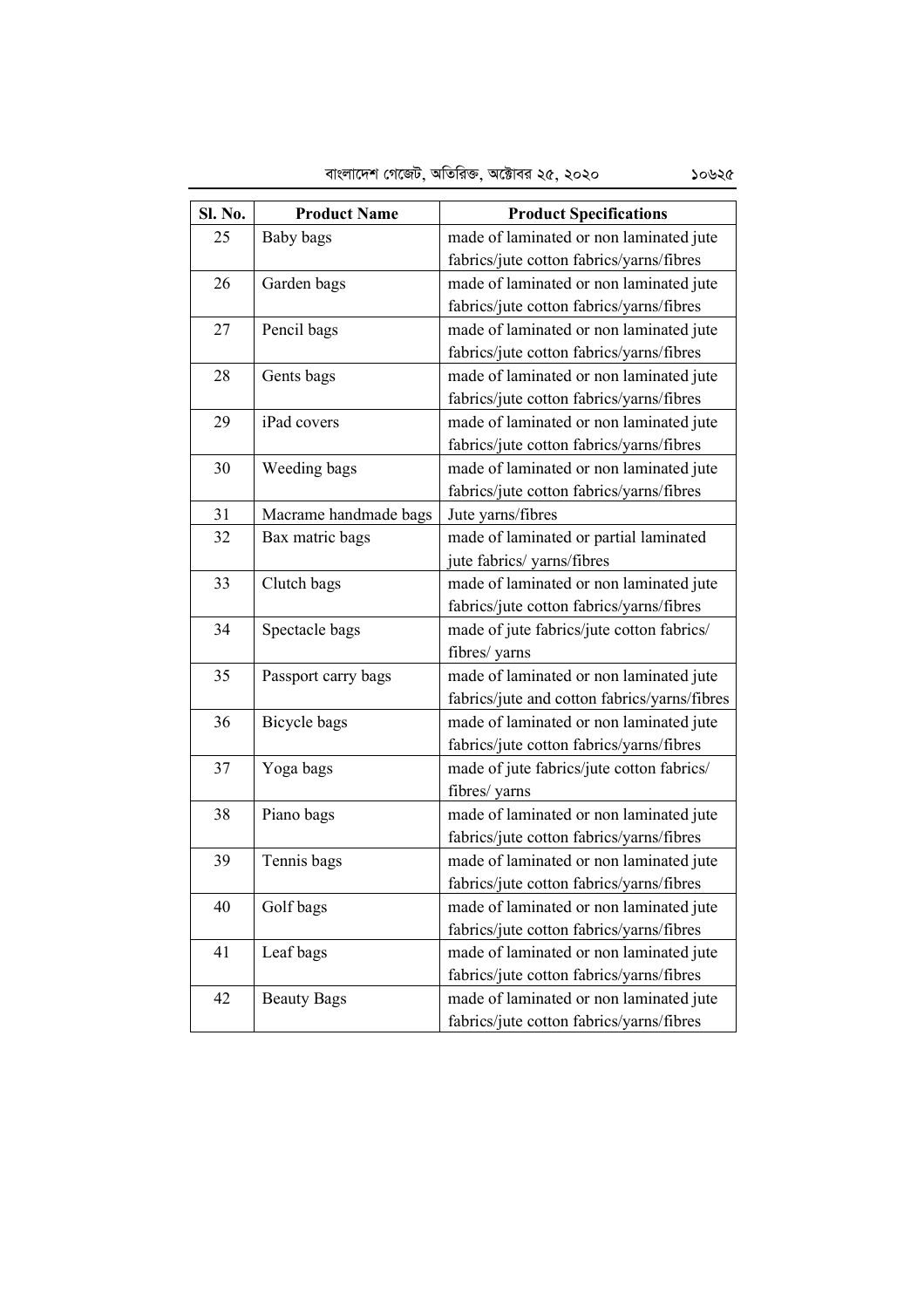# 10626 evsjv‡`k †M‡RU, AwZwi³, A‡±vei 25, 2020

| Sl. No. | <b>Product Name</b>     | <b>Product Specifications</b>              |
|---------|-------------------------|--------------------------------------------|
| 43      | <b>Beach Bags</b>       | made of laminated or non laminated jute    |
|         |                         | fabrics/jute cotton fabrics/yarns/fibres   |
| 44      | <b>Promotional Bags</b> | made of laminated or non laminated jute    |
|         |                         | fabrics/jute cotton fabrics/yarns/fibres   |
| 45      | Garden tools Bags       | made of laminated or non laminated jute    |
|         |                         | fabrics/jute cotton fabrics/yarns/fibres   |
| 46      | Christmas gift Bags     | made of laminated or non laminated jute    |
|         |                         | fabrics/jute cotton fabrics/yarns/fibres   |
| 47      | Christmas decoration    | made of laminated or non laminated jute    |
|         | <b>Bags</b>             | fabrics/jute cotton fabrics/yarns/fibres   |
| 48      | Bed sheets              | made of jute fabrics/jute cotton fabrics   |
| 49      | Bed covers              | made of jute fabrics/jute cotton fabrics   |
| 50      | Curtains                | made of jute fabrics/jute cotton fabrics/  |
|         |                         | fibres                                     |
| 51      | Cushion covers          | made of jute fabrics/jute cotton fabrics   |
| 52      | Pillow covers           | made of jute fabrics/jute cotton fabrics   |
| 53      | Sofa covers             | made of jute fabrics/jute cotton fabrics   |
| 54      | <b>Blankets</b>         | made of jute mesh/jute felt/jute cotton    |
|         |                         | blended fibres/jute cotton blended yarns   |
| 55      | Table mats/Table topper | made of jute fabrics/fibres/yarns          |
| 56      | Table runners           | made of jute fabrics/fibres/yarns          |
| 57      | Place mats              | made of jute fabrics/fibres/yarns          |
| 58      | Shikka/Jute hanger      | made of jute fibres/color jute fibres/jute |
|         |                         | yarns                                      |
| 59      | Coasters                | made of printed or non-printed jute        |
|         |                         | fabrics/yarns/fibres                       |
| 60      | Hot place mats          | made of printed or non-printed jute        |
|         |                         | fabrics/yarns/fibres                       |
| 61      | Tea cozies              | made of printed or non-printed jute        |
|         |                         | fabrics/yarns                              |
| 62      | Glass holders           | made of printed or non-printed jute        |
|         |                         | fabrics/yarns/fibres                       |
| 63      | Napkins                 | made of printed or non-printed jute        |
|         |                         |                                            |
|         |                         | fabrics/yarns/fibres                       |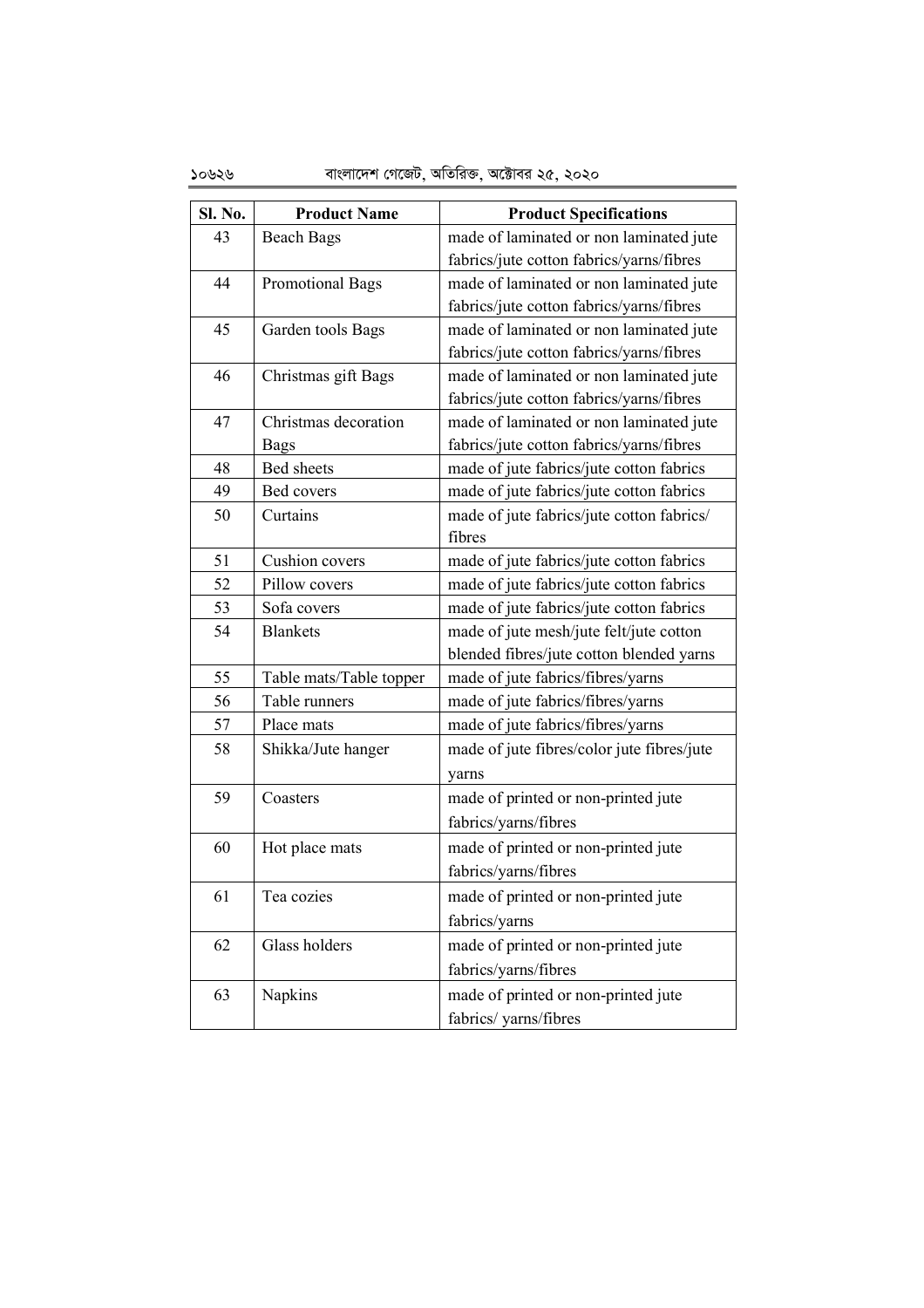| Sl. No. | <b>Product Name</b>   | <b>Product Specifications</b>       |
|---------|-----------------------|-------------------------------------|
| 64      | Wall mats             | made of printed or non-printed jute |
|         |                       | fabrics/yarns/fibres                |
| 65      | Wall hangers          | made of printed or non-printed jute |
|         |                       | fabrics/yarns/fibres                |
| 66      | Tie holders           | made of printed or non-printed jute |
|         |                       | fabrics/yarns/fibres                |
| 67      | Visiting card holders | made of jute papers/jute            |
|         |                       | fabrics/yarns/fibres                |
| 68      | Table cloths          | made of printed or non-printed jute |
|         |                       | fabrics/fibres/yarns                |
| 69      | Lamp shades           | made of printed or non-printed jute |
|         |                       | fabrics/fibres/yarns                |
| 70      | Prayer mats           | made of printed or non-printed jute |
|         |                       | fabrics/fibres/yarns                |
| 71      | <b>Seaters</b>        | made of jute fabrics/yarns/fibres   |
| 72      | Jute Tube/Spiral Jute | made of jute fabrics/yarns/fibers   |
|         | Tubes                 |                                     |
| 73      | Flower vases          | made of jute fabrics/yarns/jute     |
|         |                       | papers/fibres                       |
| 74      | Candle stands         | made of jute fabrics/fibres/yarns   |
| 75      | Hammocks              | made of jute yarns/fabrics/fibres   |
| 76      | Basketry              | made of jute yarns/fibres           |
| 77      | Fruit baskets         | made of jute yarns/fabrics/fibres   |
| 78      | Laundry baskets       | made of jute yarns/fabrics/fibres   |
| 79      | <b>Bin baskets</b>    | made of jute yarns/fabrics/fibres   |
| 80      | Cutlery baskets       | made of jute yarns/fabrics/fibres   |
| 81      | Tool boxes            | made of jute yarns/fabrics/fibres   |
| 82      | Ornament boxes        | made of jute yarns/fabrics/fibres   |
| 83      | Toilet paper holders  | made of jute yarns/fabrics/fibres   |
| 84      | Toy baskets           | made of jute yarns/fabrics/fibres   |
| 87      | <b>Bread baskets</b>  | made of jute yarns/fabrics/fibres   |
| 88      | Football baskets      | made of jute yarns/fabrics/fibres   |
| 89      | Toiletry baskets      | made of jute yarns/fabrics/fibres   |
| 90      | Macrame baskets       | made of jute yarns/fabrics/fibres   |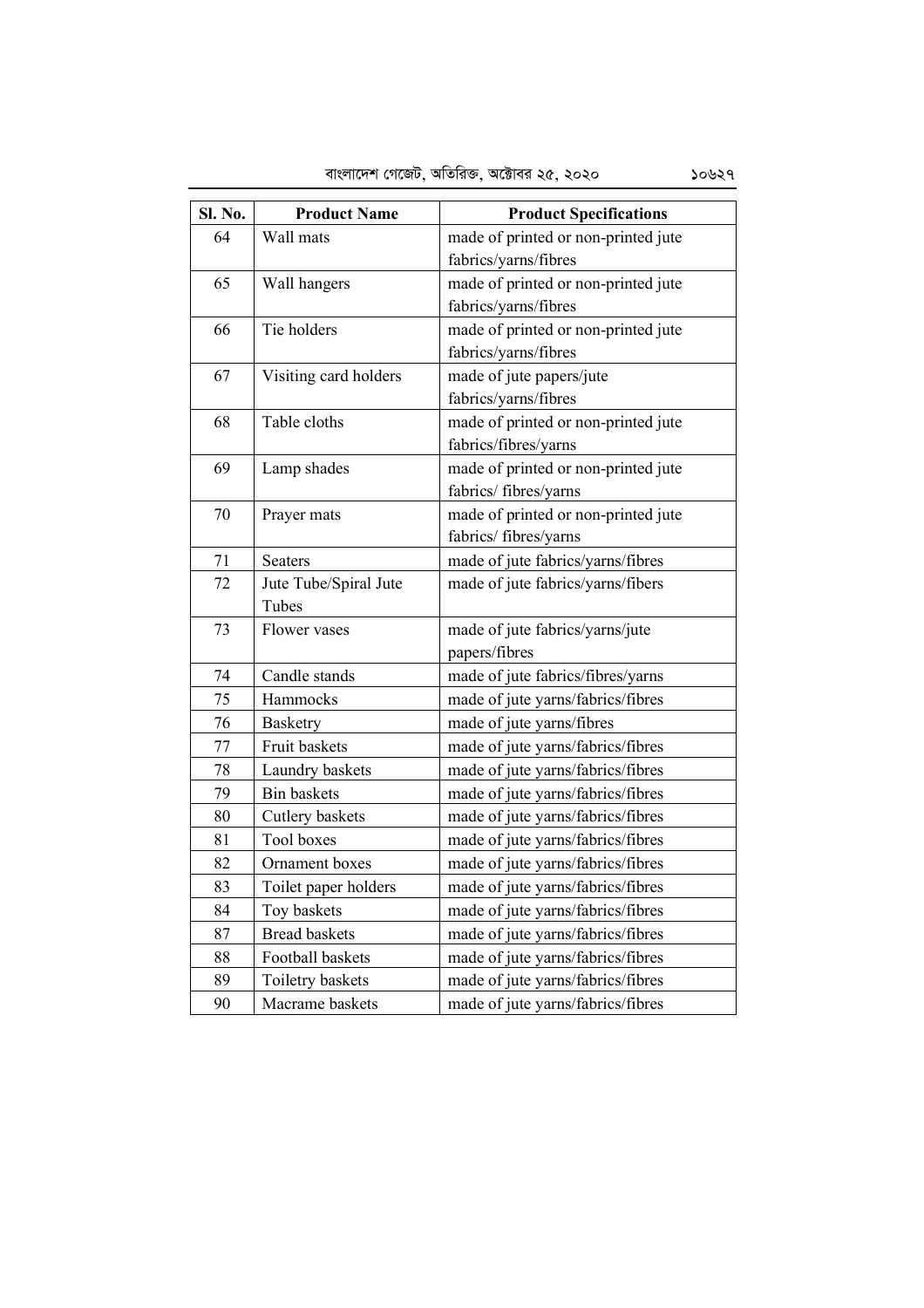10628 evsjv‡`k †M‡RU, AwZwi³, A‡±vei 25, 2020

| Sl. No. | <b>Product Name</b> | <b>Product Specifications</b>              |
|---------|---------------------|--------------------------------------------|
| 91      | Bicycle baskets     | made of jute yarns/fabrics/fibres          |
| 92      | Shoe rack baskets   | made of jute yarns/fabrics/fibres          |
| 93      | Trays               | made of jute yarns/fabrics/fibres          |
| 94      | <b>Bath Mitts</b>   | made of jute yarns/fabrics/fibres          |
| 95      | Pouches             | made of jute yarns/fabrics/fibres          |
| 96      | Napkin Holders      | made of jute yarns/fabrics/fibres          |
| 97      | Nursery pot hanger  | made of jute yarns/fabrics/fibres          |
| 98      | Storage baskets     | made of jute yarns/fabrics/fibres          |
| 99      | Floor mats          | made of jute yarns/fabrics/fibres          |
| 100     | Door mats           | made of jute yarns/fabrics/fibres          |
| 101     | Carpets             | made of jute yarns/fabrics/fibres          |
| 102     | Satarangies         | made of jute yarns/fabrics/fibres          |
| 103     | Corner mats         | made of jute yarns/fabrics/fibres          |
| 104     | Floor seaters       | made of jute yarns/fabrics/fibres          |
| 105     | Floor cushions      | made of jute yarns/fabrics/fibres          |
| 106     | Yoga mats           | made of jute yarns/fabrics/fibres          |
| 107     | Belts, Laces, Tapes | made of jute yarns/fabrics/fibres          |
| 108     | Hats                | made of jute yarns/fabrics/fibres          |
| 109     | Caps                | made of jute yarns/fabrics/fibres          |
| 110     | Key rings           | made of jute yarns/fabrics/fibres          |
| 111     | Jewelry             | made of jute yarns/fabrics/fibres          |
| 112     | Necklaces           | made of jute yarns/fabrics/fibres          |
| 113     | Ear rings           | made of jute yarns/fabrics/fibres          |
| 114     | <b>Bracelets</b>    | made of jute yarns/fabrics/fibres          |
| 115     | Pet Accessories     | made of jute yarns/fabrics/fibres          |
| 116     | <b>Scarves</b>      | made of blended jute/fabrics/yarns         |
| 117     | Man and woman       | made of blended jute/fabrics/ yarns        |
|         | garments/Dresses    |                                            |
| 118     | Suites              | made of blended jute/fabrics/yarns         |
| 119     | Aprons              | made of blended jute fabrics/yarns/jute    |
|         |                     | fabrics/jute cotton fabrics                |
| 120     | Hair bands          | made of blended jute fabrics/fibres/yarns  |
| 121     | Sweaters            | made of blended jute fabrics/fibres/yarns  |
| 122     | Pullovers           | made of blended jute fabrics/fibres/ yarns |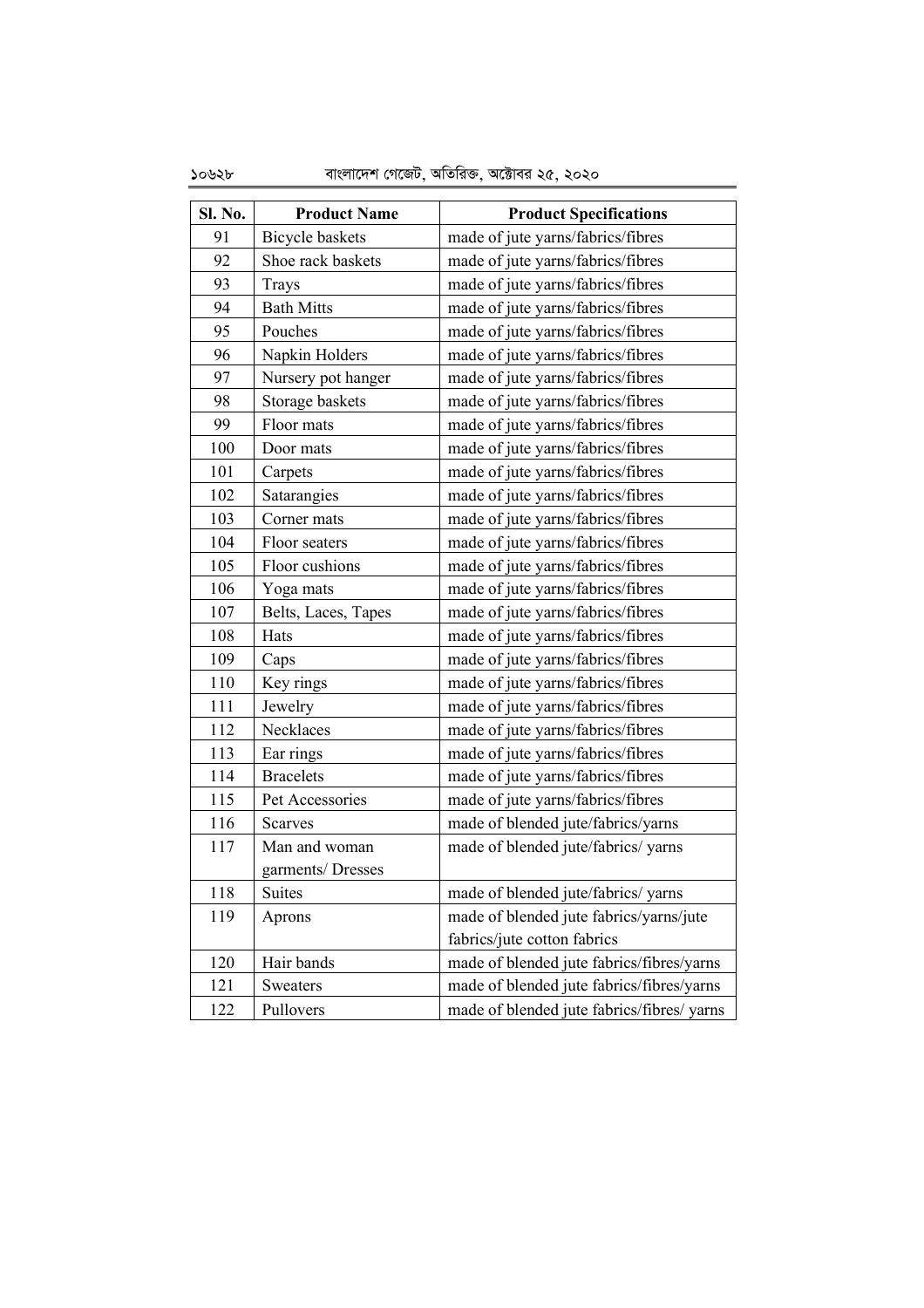| Sl. No. | <b>Product Name</b>     | <b>Product Specifications</b>                   |
|---------|-------------------------|-------------------------------------------------|
| 123     | Blazers, Coats, Jackets | made of blended jute fabrics/fibres             |
|         |                         | /yarns/ jute fabrics/jute cotton fabrics        |
| 124     | Ladies shoes            | made of jute fabrics/jute cotton fabrics/yarns/ |
|         |                         | fibres with or without jute vulcanized Soles    |
| 125     | Gents shoes             | made of jute fabrics/jute cotton fabrics/yarns/ |
|         |                         | fibres with or without jute vulcanized Soles    |
| 126     | Fancy shoes             | made of jute fabrics/jute cotton fabrics/yarns/ |
|         |                         | fibres with or without jute vulcanized Soles    |
| 127     | Walker shoes            | made of jute fabrics/jute cotton fabrics/       |
|         |                         | yarns/fibres                                    |
| 128     | Carpet shoes            | made of jute fabrics/jute cotton fabrics/       |
|         |                         | yarns/fibres                                    |
| 129     | Shoe parts              | made of jute fabrics/jute cotton fabrics/       |
|         |                         | yarns/fibres                                    |
| 130     | File Folders            | made of jute fabrics/jute cotton fabrics/       |
|         |                         | yarns/fibres                                    |
| 131     | <b>File Covers</b>      | made of jute fabrics/jute cotton fabrics/       |
|         |                         | yarns/fibres                                    |
| 132     | Diary covers            | made of jute paper/jute fabrics/ yarns/jute     |
|         |                         | cotton fabrics                                  |
| 133     | CD covers               | made of jute paper/jute fabrics/ yarns/jute     |
|         |                         | cotton fabrics                                  |
| 134     | Phone indexes           | made of jute paper/jute fabrics/ yarns/jute     |
|         |                         | cotton fabrics                                  |
| 135     | Plant basket            | made of jute paper/jute cotton fabrics/yarns    |
| 136     | Pen holders             | made of jute paper/jute cotton                  |
|         |                         | fabrics/yarns/ jute fabrics                     |
| 137     | Card indexes            | made of jute paper/jute cotton                  |
|         |                         | fabrics/yarns/ jute fabrics                     |
| 138     | Photo frames            | made of jute paper/jute cotton                  |
|         |                         | fabrics/yarns/ jute fabrics                     |
| 139     | <b>Tissue boxes</b>     | made of jute paper/jute cotton                  |
|         |                         | fabrics/yarns/ jute fabrics                     |
| 140     | Pencil boxes            | made of jute paper/jute cotton                  |
|         |                         | fabrics/yarns/ jute fabrics                     |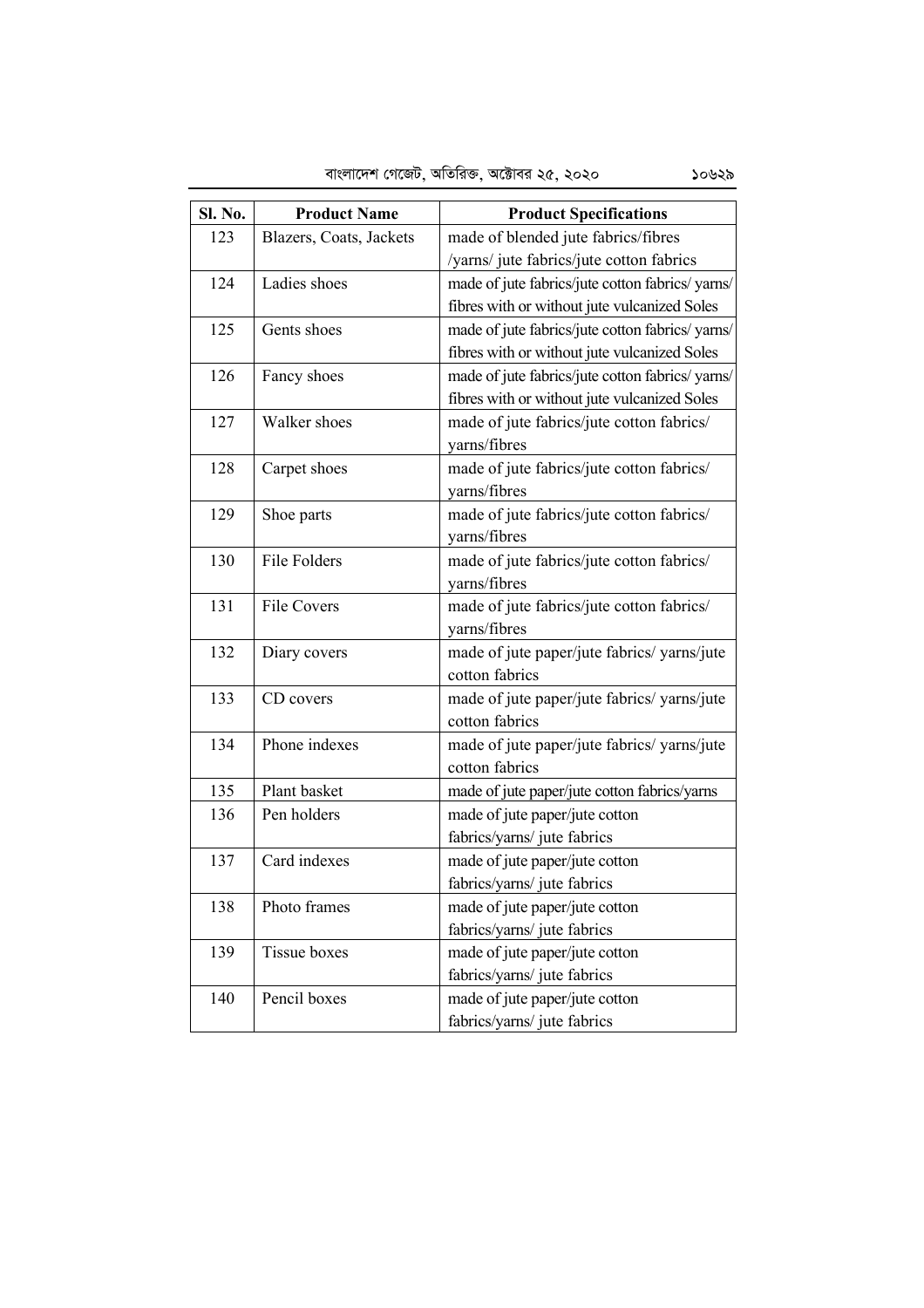| Sl. No. | <b>Product Name</b>      | <b>Product Specifications</b>                   |
|---------|--------------------------|-------------------------------------------------|
| 141     | Slip pads                | made of jute paper/jute cotton                  |
|         |                          | fabrics/yarns/ jute fabrics                     |
| 142     | Box files                | made of jute paper/jute cotton                  |
|         |                          | fabrics/yarns/ jute fabrics                     |
| 143     | Note books               | made of jute paper/jute cotton                  |
|         |                          | fabrics/yarns/ jute fabrics                     |
| 144     | Note Pads                | made of jute paper/jute cotton                  |
|         |                          | fabrics/yarns/ jute fabrics                     |
| 145     | <b>Nursery Pots</b>      | made of jute fabrics/yarns/jute cotton fabrics/ |
|         |                          | with lamination or without lamination           |
| 146     | Gardening jute nursery   | made of jute fabrics/yarns                      |
|         | sheets                   |                                                 |
| 147     | Gardening jute rolls &   | made of jute fabrics/yarns                      |
|         | ribbons/Dyed burlap      |                                                 |
|         | Ribbons                  |                                                 |
| 148     | <b>Garden Twines</b>     | made of jute yarns of any thickness but         |
|         |                          | weight upto 4.00 kg per spool/balls             |
| 149     | Nursery tapes/Frayed     | made of jute fabrics/fibers/yarns               |
|         | Burlap                   |                                                 |
| 150     | Winter protection jute   | made of jute fabrics/fibers/yarns               |
|         | sheets                   |                                                 |
| 151     | Winter protection jute   | made of jute fibres by punching process         |
|         | felts                    | on jute fabric or non woven process             |
| 152     | Garden discs             | made of jute fabrics/fibres/yarns/jute felts    |
| 153     | Jute ropes/Kachi ropes/  | made of jute yarns/jute fibers                  |
|         | Dyed Jute Ropes          |                                                 |
| 154     | Flower bouquets          | made of jute fabrics/fibres/yarns               |
| 155     | Nursery Garden baskets   | made of jute fabrics/yarns/fibres               |
| 156     | Vegetable garden baskets | made of jute fabrics/yarns/fibres               |
| 157     | Garden hanger baskets    | made of jute fabrics/yarns/fibres               |
| 158     | Garden hangers           | made of jute fabrics/yarns/fibres               |
| 159     | <b>Show Pieces</b>       | made of jute fabrics/yarns/jute fibres in       |
|         |                          | combination of other materials                  |
| 160     | <b>Toys</b>              | made of jute fabrics/yarns/jute fibres in       |
|         |                          | combination of other materials                  |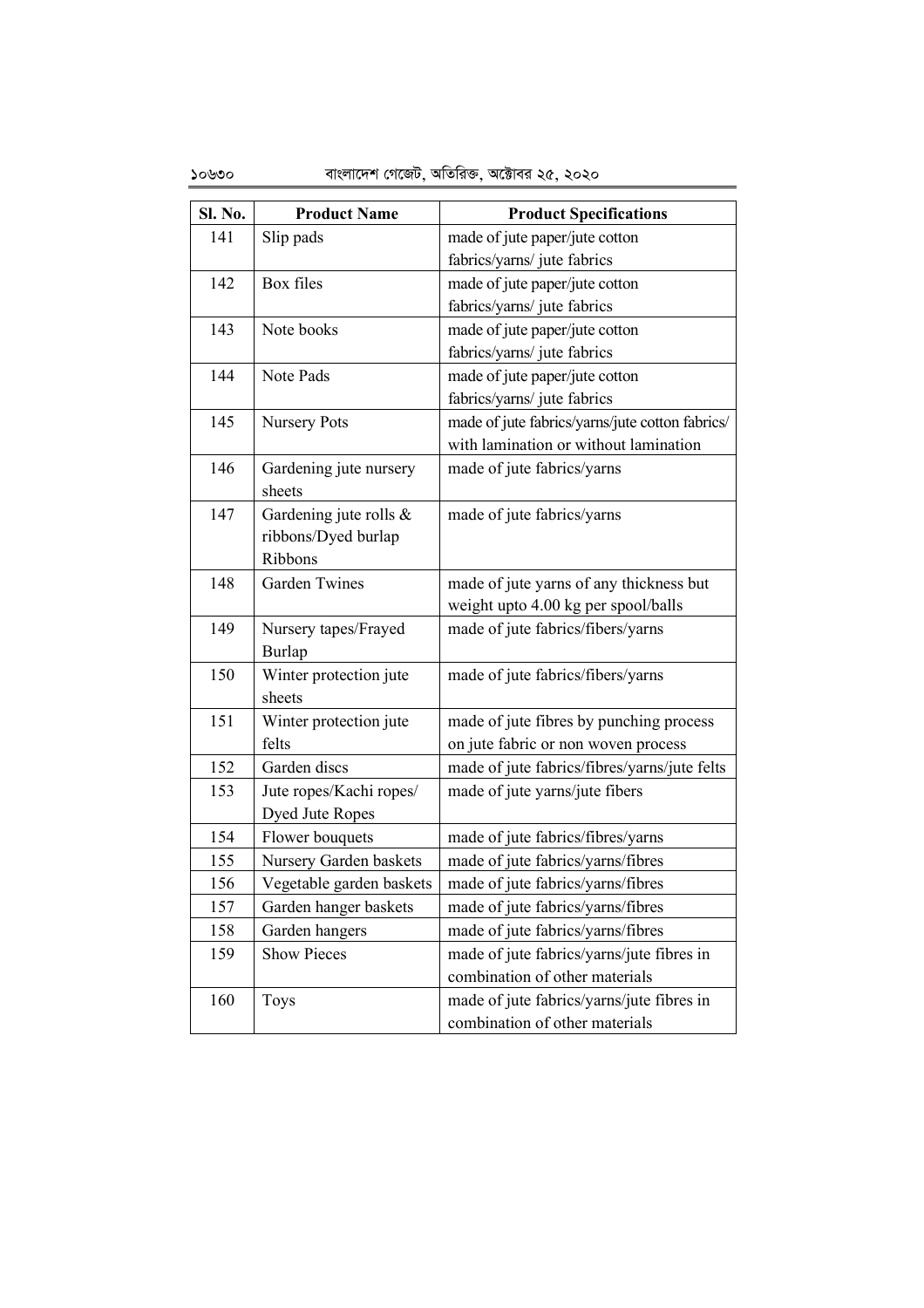| Sl. No. | <b>Product Name</b>      | <b>Product Specifications</b>                |
|---------|--------------------------|----------------------------------------------|
| 161     | Animals wears            | made of jute fabrics/yarns/jute fibres in    |
|         |                          | combination of other materials               |
| 162     | Decorative Toy Animals   | made of jute fabrics/yarns/jute fibres in    |
|         |                          | combination of other materials/jute pulps    |
| 163     | Decorative Fruits        | made of jute fabrics/yarns/jute fibres in    |
|         |                          | combination of other materials/jute pulps    |
| 164     | X-mas Trees              | made of jute fabrics/yarns/jute fibres in    |
|         |                          | combination of other materials               |
| 165     | Christmas Decors/        | made of jute fabrics/yarns/jute fibres in    |
|         | decoration accessories   | combination of other materials               |
| 166     | <b>Jute Tassels</b>      | made of jute fabrics/yarns/jute fibres in    |
|         |                          | combination of other materials               |
| 167     | Pomp Pomps               | made of jute fibres/jute papers/jute fabrics |
| 168     | Jute Flowers/Jute flower | made of jute fibres/jute papers/jute pulps/  |
|         | sticks                   | jute yarns/jute fabrics                      |
| 169     | Jute envelops            | made of jute fibres/jute papers/jute pulps/  |
|         |                          | jute yarns/jute fabrics                      |
| 170     | Wall Hangings            | made of jute fibres/jute papers/jute pulps/  |
|         |                          | jute yarns/jute fabrics                      |
| 171     | Door Hangings            | made of jute fibres/jute papers/jute pulps/  |
|         |                          | jute yarns/jute fabrics                      |
| 172     | Garlands                 | made of jute fibres/jute papers/jute pulps/  |
|         |                          | jute yarns/jute fabrics                      |
| 173     | Marine decorative        | made of jute fabrics/yarns/jute fibres in    |
|         | accessories              | combination of other materials               |
| 174     | Hobby decorative         | made of jute fabrics/yarns/jute fibre in     |
|         | accessories              | combination of other materials               |
| 175     | Decorative Jute sheets   | made of natural or dyed jute fabrics/        |
|         |                          | yarns/ jute fibres in combination of other   |
|         |                          | materials                                    |
| 176     | Decorative Jute rolls &  | made of natural or dyed jute                 |
|         | ribbons                  | fabrics/yarns/jute fibres                    |
| 177     | Processed (carded) Jute  | Jute fibre carded or natural, chopped to     |
|         | fibers                   | defined length for use in the automotive     |
|         |                          | industry                                     |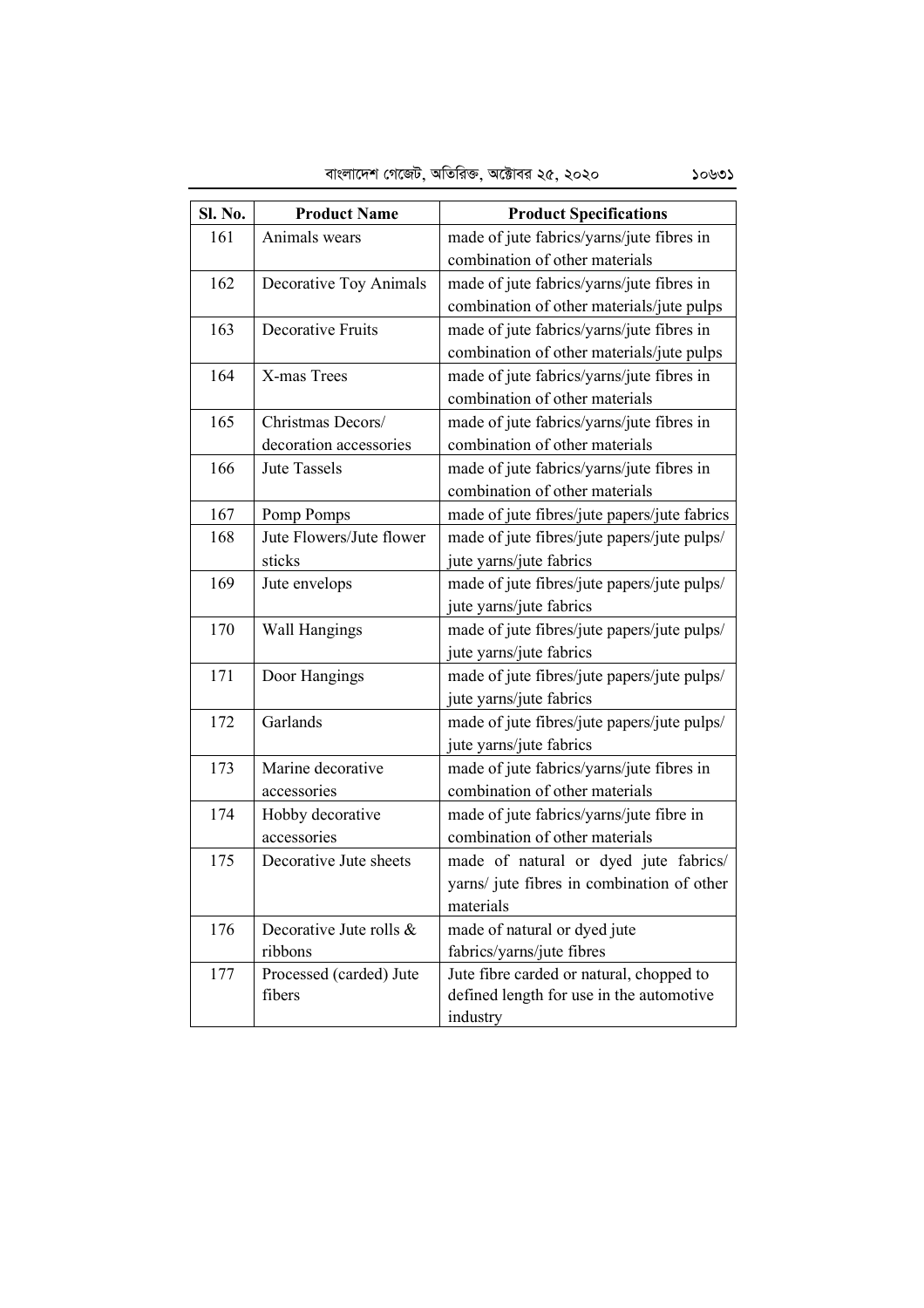| Sl. No. | <b>Product Name</b>       | <b>Product Specifications</b>                    |
|---------|---------------------------|--------------------------------------------------|
| 178     | Wedding accessories       | made of jute paper/fabrics/yarns/jute            |
|         |                           | fibres in combination of other materials         |
| 179     | Wrapping paper Sheets     | made of jute fibres/jute papers                  |
| 180     | Handmade Cards            | made of jute fibres/fabrics/jute papers/         |
|         |                           | jute pulps                                       |
| 181     | <b>Marbled Papers</b>     | made of jute fibres/jute papers/jute pulps       |
| 182     | <b>Invitation Cards</b>   | made of jute fibres/jute papers/jute pulps       |
| 183     | Albums                    | made of jute fibres/jute papers/jute fabrics     |
| 184     | Calendars                 | made of jute fibres/jute papers/jute fabrics     |
| 185     | <b>Greetings Cards</b>    | made of jute fibres/jute papers/jute fabrics     |
| 186     | Paper Bags                | made of jute fibres/jute papers                  |
| 187     | Journals                  | made of jute fibres/jute papers                  |
| 188     | Stationary                | made of jute papers/fibres/fabrics/yarns         |
| 189     | Jute pencils              | made of jute papers/jute fabrics/yarns           |
| 190     | <b>Book</b> markers       | made of jute papers/jute fabrics/yarns           |
| 191     | Jute composites/Juttin/   | formed by intimate mixing of jute material       |
|         | <b>Boards</b>             | and resin in thermosetting process               |
| 192     | Jute Sheets/Burlap sheets | formed by intimate mixing of jute material       |
|         |                           | and resin in thermosetting process               |
| 193     | Jute Tiles                | formed by intimate mixing of jute material       |
|         |                           | and resin in thermosetting process               |
| 194     | Jute Furniture            | formed by intimate mixing of jute material       |
|         |                           | and resin in thermosetting process               |
| 195     | Jute Papers               | made of jute fibres/pulps                        |
| 196     | Dyed, Bleached &          | made of bleached, dyed & woollenized             |
|         | woollenized Yarns/        | jute yarns in different colors with different    |
|         | Twines                    | quality, different thickness and size            |
| 197     | Jute Balls/Spools with or | Jute yarns in different sizes and shapes         |
|         | without PVA coated/       |                                                  |
|         | polished                  |                                                  |
| 198     | Wire/Cable/Fuse Yarns     | Jute yarns for using in wire ropes, electric     |
|         |                           | cables and mining fuses                          |
| 199     | Espadrille Yarns          | Jute yarns used for making footwear and<br>shoes |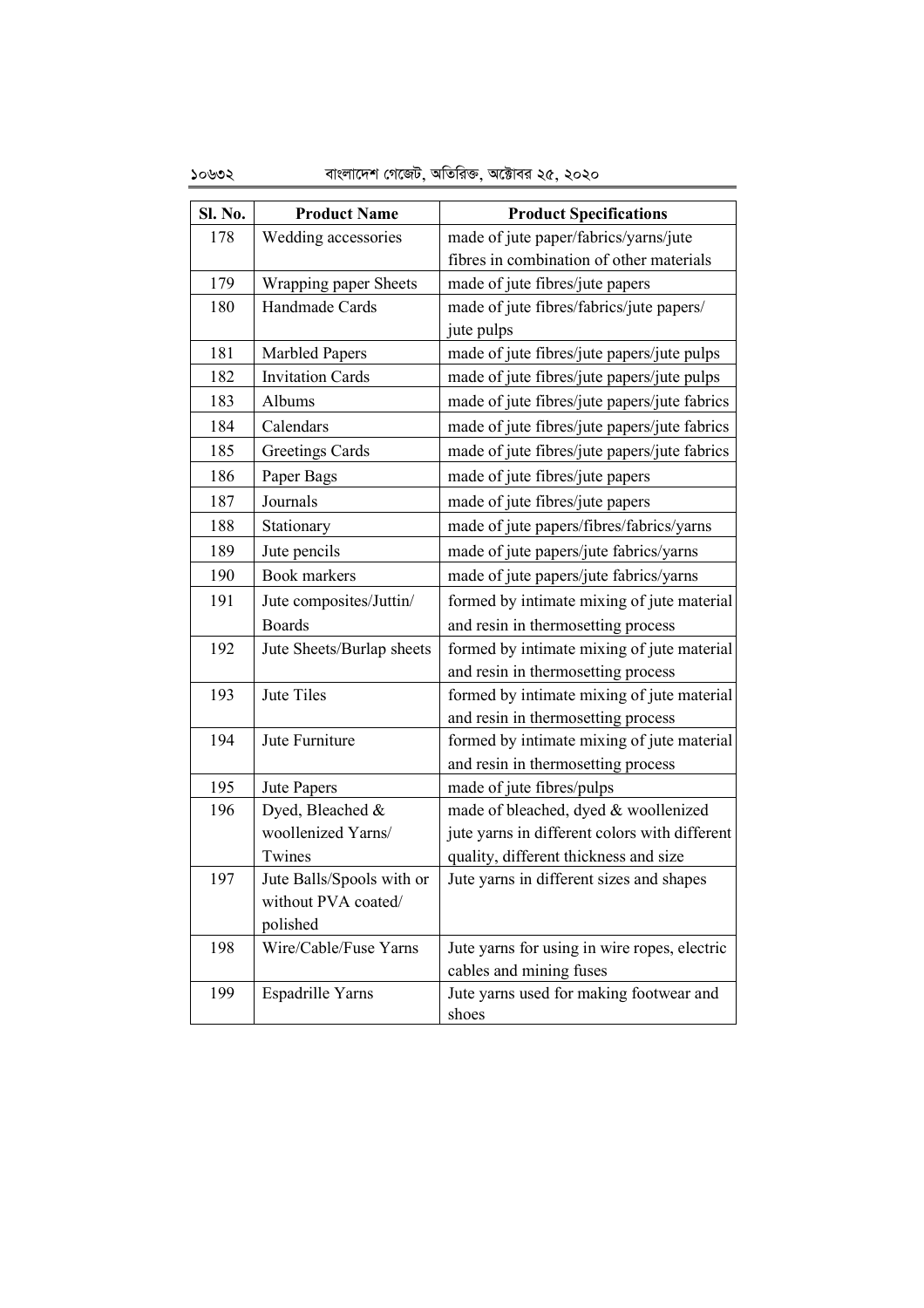| <b>Sl. No.</b> | <b>Product Name</b>           | <b>Product Specifications</b>                                               |
|----------------|-------------------------------|-----------------------------------------------------------------------------|
| 200            | Light/Fine Count Jute         | Lighter count jute yarns made of less than                                  |
|                | Yarns                         | 6 Lbs jute yarns                                                            |
| 201            | Dyed/Bleached Fabrics         | made of dyed/bleached jute fabrics/yarns                                    |
| 202            | Lino weave/Linoleum           | Jute fabrics used as the base for Linoleum                                  |
|                | Fabrics                       | floor coverings                                                             |
| 203            | Scrim Cloths                  | Woven jute fabrics/Light weight fabrics                                     |
|                |                               | of Jute (less than 6 oz./sq./yd.)                                           |
| 204            | Light Count jute fabrics      | Different construction of fabrics made                                      |
|                |                               | with light count less then 6 Lbs jute yarns                                 |
| 205            | Dense Constructed             | Heavy weave construction of jute fabrics                                    |
|                | Fabrics/Canvas                | made with 1 ply to 2 plies yarns                                            |
| 206            | Laminated on natural          | Jute fabrics laminated with LLDPE or                                        |
|                | color jute fabrics            | other materials.                                                            |
| 207            | Decorative print on Jute      | Non-conventional, value adding jute                                         |
|                | fabrics                       | fabrics/ made from jute or blended yarns                                    |
|                |                               | used for decoration purposes                                                |
| 208            | Rot-proof Cloths/Sheets/      | Jute fabrics treated with rot-proof                                         |
|                | Rolls                         | chemicals.                                                                  |
| 209            | <b>Union Fabrics</b>          | Color or natural jute fabrics made of jute                                  |
|                |                               | & Cotton yarns                                                              |
| 210            | Striped/multi-Designed        | Jute fabrics made as striped or multi-                                      |
|                | Fabrics                       | designed use for various purposes                                           |
| 211            | Handloom/Decorative           | Decorative fabrics made from blended or                                     |
|                | fabrics on weaving            | non- blended yarns with weaving for                                         |
|                |                               | decorations                                                                 |
| 212            | Tarpaulin Clothes             | Tarpaulin clothes made with jute yarns                                      |
| 213            | Geo-textile (Jute Soil        | Geo-textiles woven with jute yarns, also                                    |
|                | Saver)                        | known as Geo-Jute laid on earthen Slopes                                    |
|                |                               | for conservation of Soil.                                                   |
| 214            | Non-woven Geo-textile         | Geo-textiles made with jute fibers, needle                                  |
|                | (jute felt/mesh)              | punched or non woven process, in rolls or                                   |
| 215            | Shoe-Sandle Soles             | cut in to different shapes and sizes<br>Shoe & Sandle soles made by winding |
|                |                               | jute Braid & then stitched from sides.                                      |
| 216            | <b>Vulcanized Soles</b>       | Jute Sole Vulcanized with rubber sheets.                                    |
| 217            | <b>Basic Espadrille Shoes</b> | Flat Shoes made with Jute Vulcanized                                        |
|                |                               | Soles/ upper textiles/leather/silk with or                                  |
|                |                               | without decorative accessories.                                             |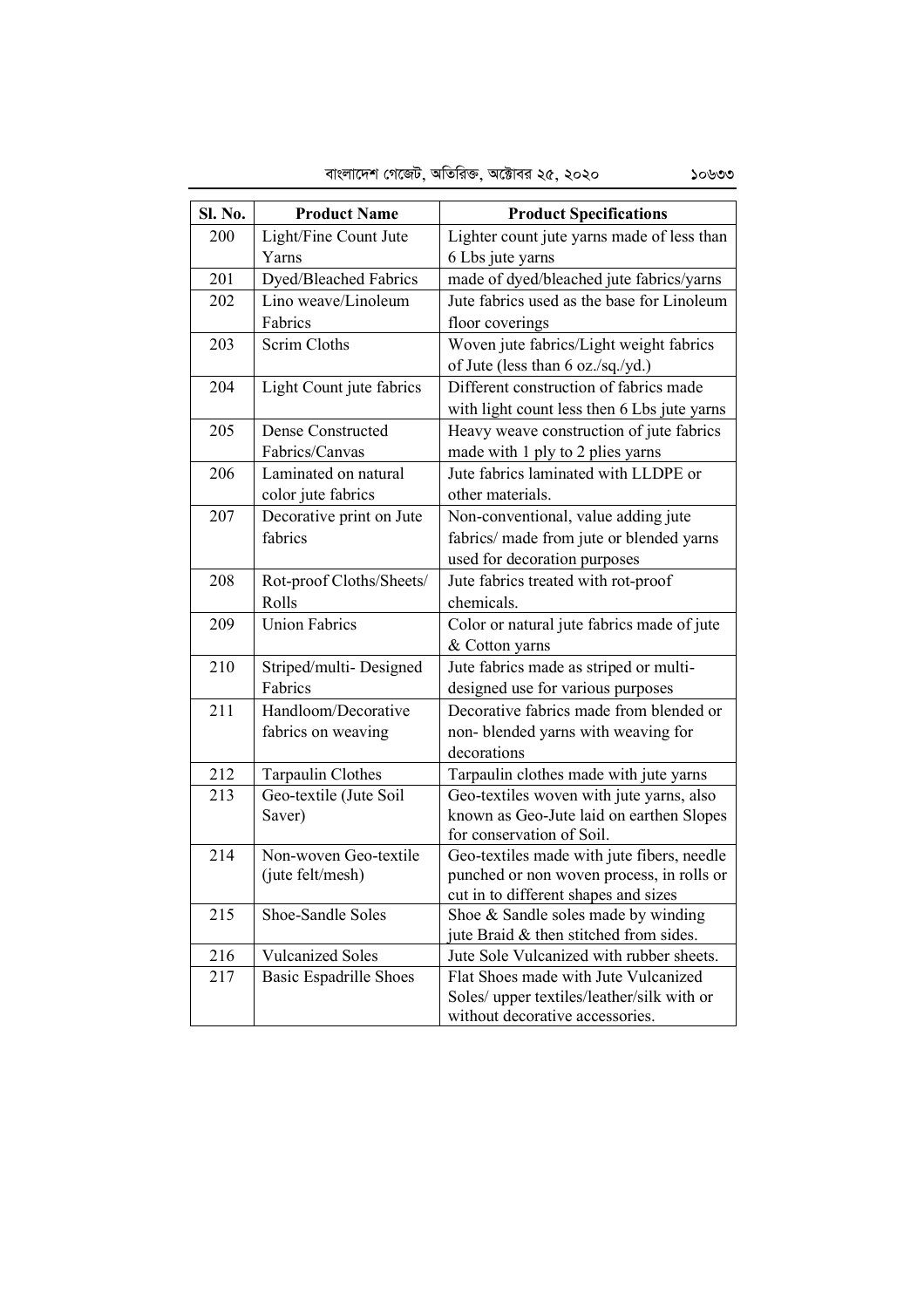| Sl. No. | <b>Product Name</b>       | <b>Product Specifications</b>                                                                                                                          |
|---------|---------------------------|--------------------------------------------------------------------------------------------------------------------------------------------------------|
| 218     | Fashion Espadrille Shoes  | Flat & Heel Espadrille shoes made with                                                                                                                 |
|         |                           | jute soles/rubber bottom/upper textiles/                                                                                                               |
|         |                           | silk/ leather with or without decorative                                                                                                               |
|         |                           | accessories.                                                                                                                                           |
| 219     | Wallpaper/Wall            | Wallpaper and similar wall coverings                                                                                                                   |
|         | Coverings                 | made of jute paper/jute fabrics.                                                                                                                       |
| 220     | Jute thick Tapes/Ribbons/ | Heavy jute tapes, usually 1.5 to 60 cm                                                                                                                 |
|         | Reels/Webbings/Braids     | width woven in narrow tape looms.                                                                                                                      |
| 221     | Sliver Rolls/Sliver cut   | Carded jute for using in making of                                                                                                                     |
|         |                           | plasters/gypsum boards & other                                                                                                                         |
|         |                           | applications.                                                                                                                                          |
| 222     | Gloves                    | Jute fabrics stitched together for using                                                                                                               |
|         |                           | them as 'gloves'                                                                                                                                       |
| 223     | Cops                      | Jute cops made for looms                                                                                                                               |
| 224     | Wools                     | Jute wools made of jute fibers                                                                                                                         |
| 225     | <b>Embossed Cloths</b>    | made of jute fabrics/yarns                                                                                                                             |
| 226     | Blended                   | Jute blended fabrics/materials made from                                                                                                               |
|         | Fabrics/Materials         | soften jute fibers mixed with cotton                                                                                                                   |
| 227     | Tapestries of Jutes       | Closely woven fabrics in which the<br>patterns are developed by colored yarns<br>as warp or as weft of both, where jute is<br>more than 50% by weight. |
| 228     | Jewelry Boxes             | Jewelry boxes with outer surface made of<br>jute fabrics/jute materials and inner parts<br>made of with or without jute material/<br>fabrics.          |
| 229     | <b>Fashion Garments</b>   | Garments of jute (blended or union fabric                                                                                                              |
|         |                           | of jute where jute is the predominant fiber)                                                                                                           |
|         |                           | made of jute fabrics/jute cotton fabrics/                                                                                                              |
|         |                           | fibers/ yarns                                                                                                                                          |
| 230     | Organic green Tea         | made of jute leafs                                                                                                                                     |
| 231     | Charcoals                 | made from jute sticks                                                                                                                                  |
| 232     | Food Grade                | made of vegetable oil treated or                                                                                                                       |
|         | bags/Cloth/Yarns.Twines   | hydrocarbon free jute for packing                                                                                                                      |
|         |                           | foodstuffs                                                                                                                                             |
| 233     | Magazine holder           | made of jute & jute cotton fabrics/jute<br>yarns/jute fibres                                                                                           |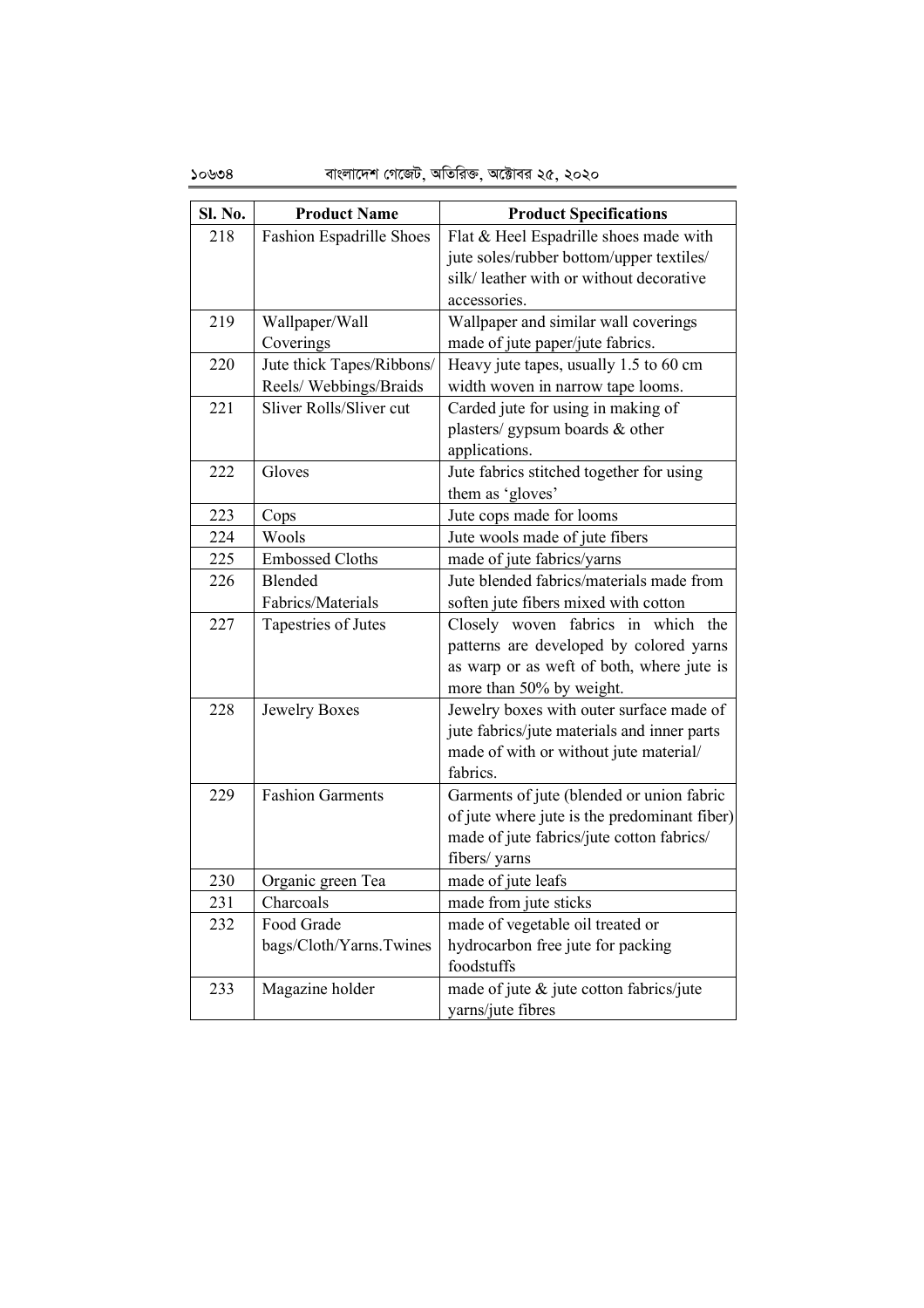| <b>Sl. No.</b> | <b>Product Name</b>   | <b>Product Specifications</b>             |
|----------------|-----------------------|-------------------------------------------|
| 234            | Chandelier            | made of jute yarns/cotton fabrics/fibres  |
| 235            | Work station panel    | made of laminated or non laminated jute   |
|                |                       | fabrics/jute cotton fabrics/yarns/ fibres |
| 236            | Curtain Cover         | made of laminated or non laminated jute   |
|                |                       | fabrics/jute cotton fabrics               |
| 237            | Neck Tie              | made of jute cotton fabrics/jute cotton   |
|                |                       | blended fabrics                           |
| 238            | Watch Box             | made of jute fabrics/jute cotton fabrics/ |
|                |                       | Yarns                                     |
| 239            | Floor slipper         | made of jute cotton fabrics/jute cotton   |
|                |                       | blended fabrics/yarns/fibres              |
| 240            | File holder           | made of laminated or non laminated jute   |
|                |                       | fabrics/jute cotton fabrics               |
| 241            | CD Holder             | made of jute cotton fabrics/jute cotton   |
|                |                       | blended fabrics                           |
| 242            | <b>Instrument Box</b> | made of laminated or non laminated jute   |
|                |                       | fabrics/jute cotton fabrics/yarns/ fibres |
| 243            | Pet Animals Toys      | made of jute fabrics/jute cotton fabrics/ |
|                |                       | yarns/fibres                              |
| 244            | Office Arranger       | made of laminated or non laminated jute   |
|                |                       | fabrics/jute cotton fabrics/yarns/ fibres |
| 245            | Sport man's bags      | made of laminated or non laminated jute   |
|                |                       | fabrics/jute cotton fabrics/yarns/ fibres |
| 246            | Harmonium bags        | made of laminated or non laminated jute   |
|                |                       | fabrics/jute cotton fabrics/fibres        |
| 247            | Door stopper          | made of jute cotton fabrics/jute cotton   |
|                |                       | blended fabrics/Handloom Fabrics          |
| 248            | Fender                | made of jute rope/jute yarns              |
| 249            | Curtain Tie           | made of jute rope/jute yarns              |
| 250            | Jute Festoon          | made of jute/jute cotton fabrics          |
| 251            | Jute Banner           | made of laminated or non laminated jute   |
|                |                       | fabrics/jute cotton fabrics               |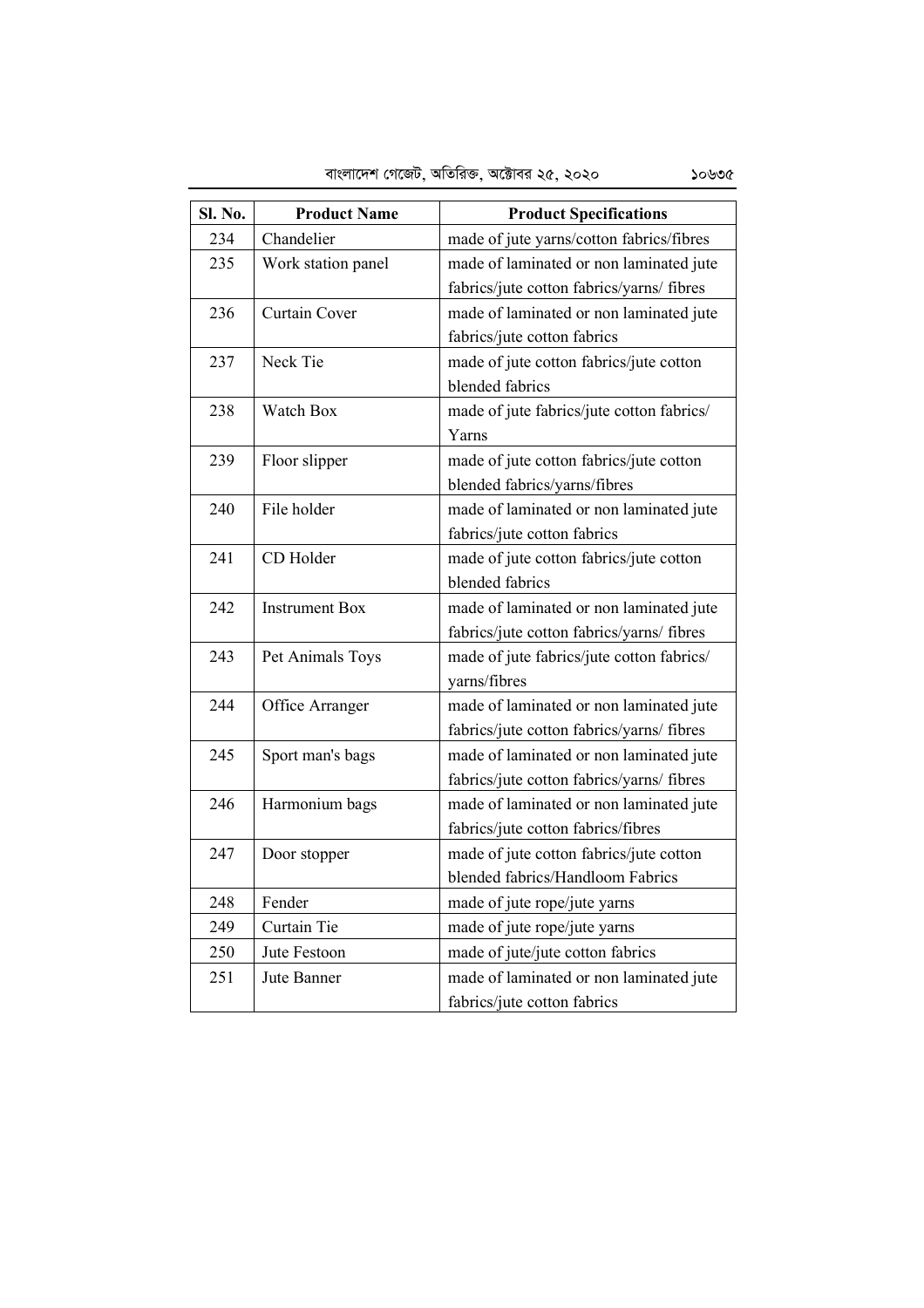| Sl. No. | <b>Product Name</b> | <b>Product Specifications</b>               |
|---------|---------------------|---------------------------------------------|
| 252     | Wind break guard    | made of laminated or non laminated jute     |
|         |                     | fabrics/jute cotton fabrics                 |
| 253     | Prayer cap          | made of jute cotton fabrics/ yarns          |
| 254     | Sock                | made of jute & jute cotton fabrics/         |
|         |                     | blended fabrics                             |
| 255     | Door Bell           | made of jute cotton fabrics/blended fabrics |
| 256     | Scarf               | made of jute cotton fabrics/blended fabrics |
| 257     | Tissue hanger       | made of laminated or non laminated jute     |
|         |                     | fabrics/jute cotton fabrics                 |
| 258     | Comb basket         | made of jute fabrics/jute rope/jute yarn    |
| 259     | Jute Bonsai         | made of jute fabrics/jute cotton fabrics/   |
|         |                     | jute stick/yarns/fibers                     |
| 260     | Jute Boat           | made of jute fabrics/jute cotton fabric/    |
|         |                     | fibre/ jute composite                       |
| 261     | Jute Fruits         | made of jute fabrics/jute cotton/fabrics/   |
|         |                     | blended fabrics                             |
| 262     | Jute Paper Flower   | made of wasted Jute Paper/pulp              |
| 263     | Decorative Bottle   | made of jute yarn/jute fabric/jute rope/    |
|         |                     | fibres                                      |
| 264     | Shonali bag         | made of cellulose extracted from jute fiber |
| 265     | Hair clip           | made of laminated or non laminated jute     |
|         |                     | fabrics/jute cotton fabrics/yarns/ fibers   |
| 266     | Waist bags          | made of jute cotton fabrics/blended fabrics |
| 267     | Chess board         | made of jute fabrics/jute cotton fabrics/   |
|         |                     | yarns/fibers                                |
| 268     | Painting            | made of jute canvas/jute & jute cotton      |
|         |                     | fabrics/blended fabrics/jute yarn           |
| 269     | Khatia              | made of jute yarn/jute rope                 |
| 270     | Sharee              | made of Jute blended yarn/jute yarn/jute    |
|         |                     | fabrics                                     |
| 271     | Jute Danim          | made of blended yarns of jute and cotton    |